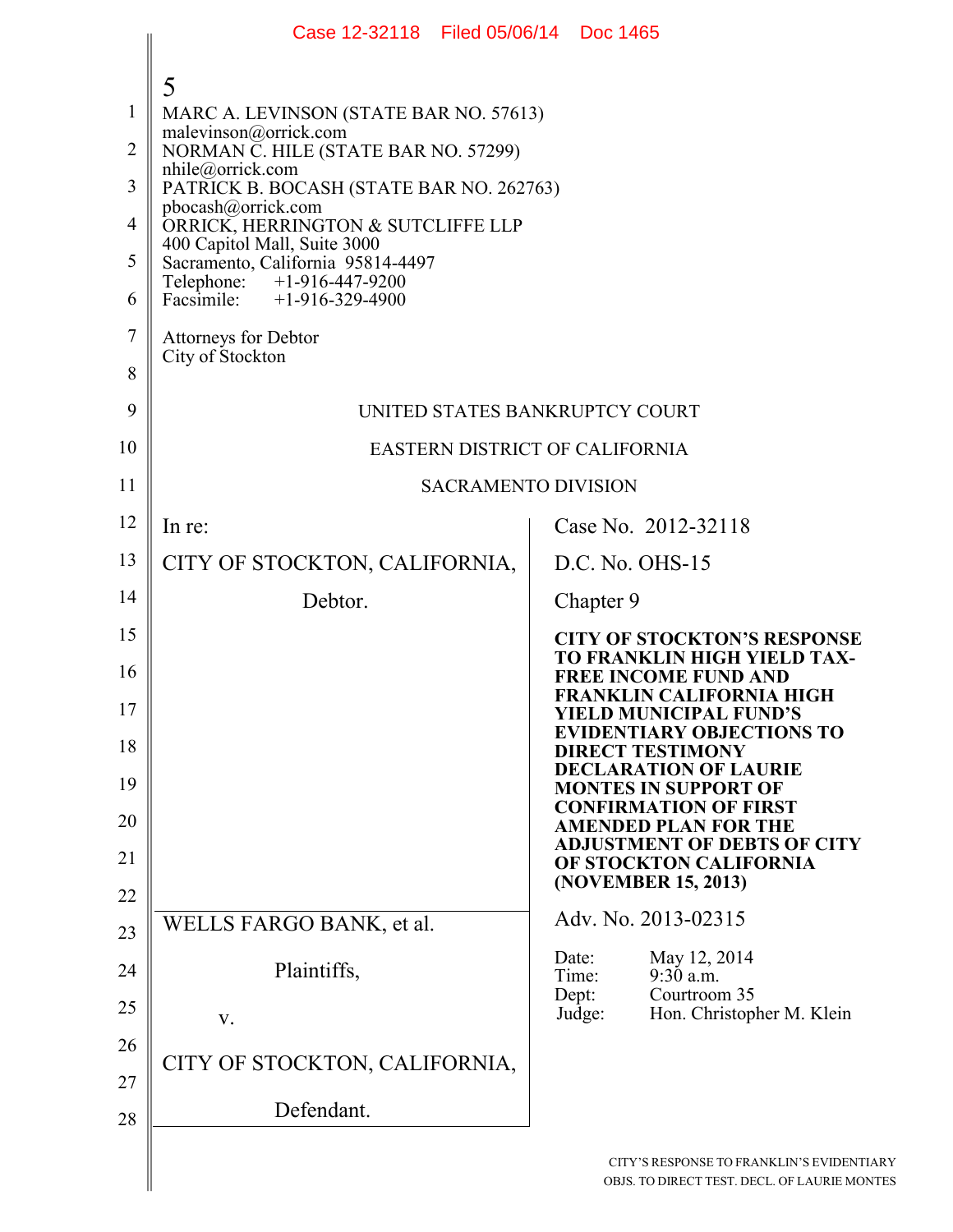## Case 12-32118 Filed 05/06/14 Doc 1465

| $\mathbf{1}$   |                                                                                                     | Pursuant to paragraph 44 of the Order Governing The Disclosure And Use Of Discovery     |                                                                          |
|----------------|-----------------------------------------------------------------------------------------------------|-----------------------------------------------------------------------------------------|--------------------------------------------------------------------------|
| $\overline{2}$ | Information And Scheduling Dates, Etc. [Dkt. Nos. 1224 (Case), 16 (Proceeding)], as amended         |                                                                                         |                                                                          |
| 3              | by the Order Modifying Order Governing The Disclosure And Use Of Discovery Information              |                                                                                         |                                                                          |
| $\overline{4}$ | And Scheduling Dates, Etc. [Dkt. Nos. 1242 (Case), 18 (Proceeding)] (collectively, the "Orders"),   |                                                                                         |                                                                          |
| 5              | the City of Stockton, California (the "City"), the debtor and defendant in the above-captioned      |                                                                                         |                                                                          |
| 6              | case and adversary proceeding, hereby submits the following responses to Franklin High Yield        |                                                                                         |                                                                          |
| $\tau$         | Tax-Free Income Fund and Franklin California High Yield Municipal Fund's (collectively,             |                                                                                         |                                                                          |
| 8              | "Franklin's") Evidentiary Objections to Direct Testimony Declaration of Laurie Montes In            |                                                                                         |                                                                          |
| 9              | Support Of Confirmation Of First Amended Plan For The Adjustment Of Debts Of City Of                |                                                                                         |                                                                          |
| 10             | Stockton California (November 15, 2013) [Dkt. Nos. 1419 (Case), 108 (Proceeding)].                  |                                                                                         |                                                                          |
| 11             |                                                                                                     | The City disagrees with all of Franklin's objections to Ms. Montes' declaration and     |                                                                          |
| 12             | submits that Franklin will have the opportunity to cross-examine Ms. Montes to address any          |                                                                                         |                                                                          |
| 13             | alleged deficiencies in her declaration. However, to the extent the Court determines that any of    |                                                                                         |                                                                          |
| 14             | Ms. Montes' statements in her declaration require clarification or additional foundational support, |                                                                                         |                                                                          |
| 15             | the City is prepared to provide live testimony at trial by Ms. Montes to clarify or lay any         |                                                                                         |                                                                          |
| 16             | foundation the Court deems necessary.                                                               |                                                                                         |                                                                          |
| 17             |                                                                                                     | The City's responses to Franklin's specific objections follow:                          |                                                                          |
| 18<br>19       | <b>PARAGRAPH</b><br><b>OBJECTED TO</b>                                                              | <b>GROUNDS FOR</b><br><b>OBJECTION</b>                                                  | <b>RESPONSE TO</b><br><b>OBJECTION</b>                                   |
| 20             | 5.<br>The City has cut every                                                                        | Franklin objects to the                                                                 | The underlined statements in                                             |
| 21             | that it can while<br>expense<br>remaining a viable city in an                                       | underlined statements in this<br>paragraph because they are                             | this paragraph are sufficiently<br>clear and do not lack                 |
| 22             | effort to ensure that the Plan<br>will<br>feasible.<br>be<br>As<br>$\mathbf{I}$                     | vague and lack foundation.<br>FED. R. EVID. 602. Franklin                               | foundation under FED. R.<br>EVID. 602 because they are                   |
| 23             | previously testified in my<br>declaration in support of the                                         | further objects to the<br>underlined statements in this                                 | based on the fact that Ms.<br>Montes is the Deputy City                  |
| 24             | City's<br>eligibility<br>for<br>bankruptcy relief [Dkt. No.                                         | paragraph because they<br>contain improper opinion                                      | Manager and has served in<br>that capacity since June 2008,              |
| 25             | ("Eligibility")<br>23]<br>Declaration"),<br>from<br>fiscal                                          | testimony that is not rationally<br>based on Ms. Montes's                               | as more fully described in $\P$ 1<br>of her declaration and in $\P$ 1 of |
| 26             | year 2008-09 through 2011-<br>12, the City cut approximately<br>\$90 million in General Fund        | perception and not helpful to<br>clearly understand Ms.                                 | her Eligibility Declaration.<br>To the extent necessary, the             |
| 27             | The<br>City<br>expenses.<br>dramatically<br>reduced                                                 | Montes's testimony or to<br>determinate a fact in issue.<br>FED. R. EVID. 701. Franklin | City will make an offer of<br>proof at trial.                            |
| 28             | expenses by eliminating staff                                                                       | further objects to the italicized                                                       | The underlined statements in                                             |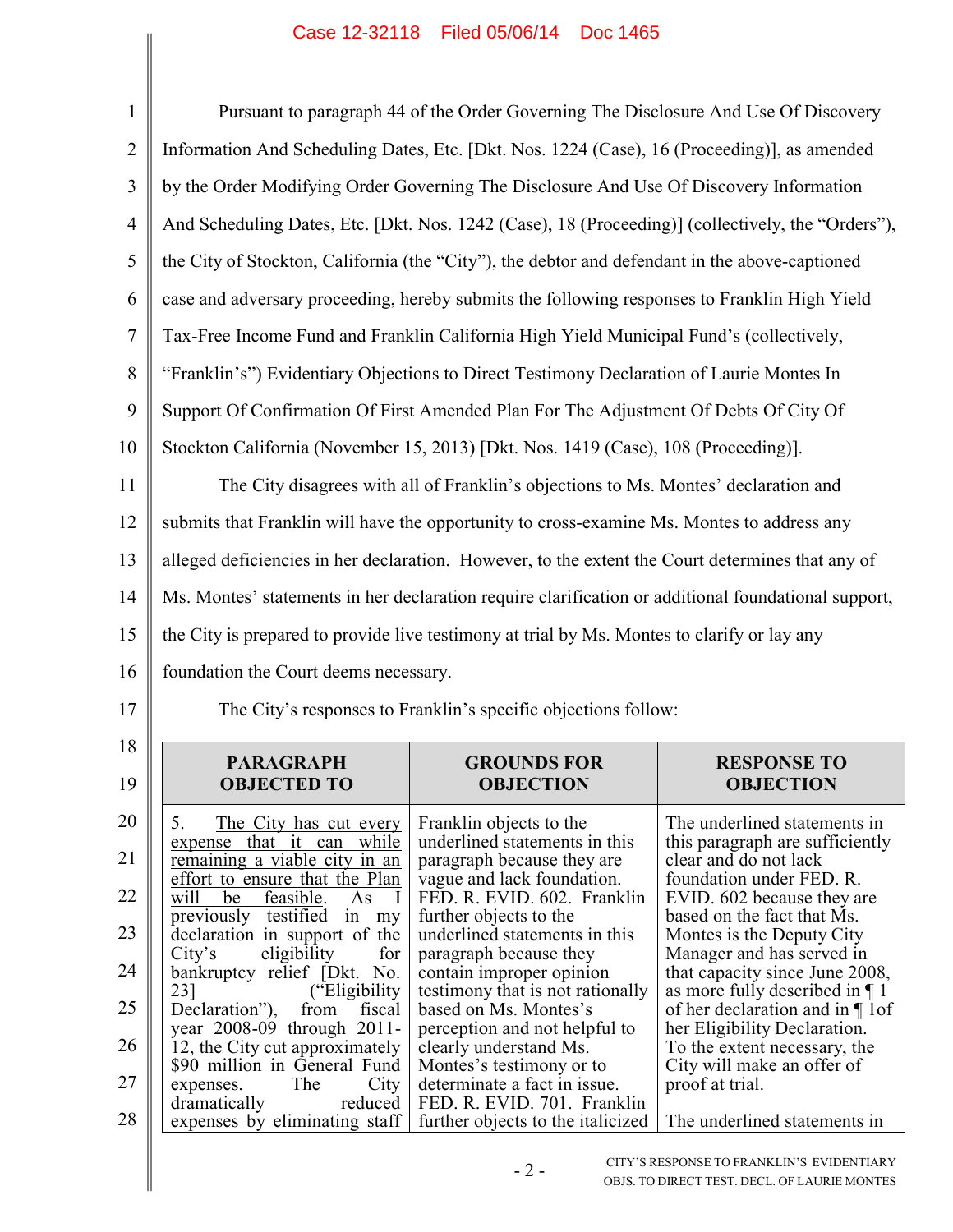| 1<br>$\overline{2}$                                                               | <b>PARAGRAPH</b><br><b>OBJECTED TO</b>                                                                                                                                                                                                                                                                                                                                                                                                                                             | <b>GROUNDS FOR</b><br><b>OBJECTION</b>                                                                                                                                       | <b>RESPONSE TO</b><br><b>OBJECTION</b>                                                                                                                                                                                                                                                                                                                                                                                                                                                                                                                                                                                                           |
|-----------------------------------------------------------------------------------|------------------------------------------------------------------------------------------------------------------------------------------------------------------------------------------------------------------------------------------------------------------------------------------------------------------------------------------------------------------------------------------------------------------------------------------------------------------------------------|------------------------------------------------------------------------------------------------------------------------------------------------------------------------------|--------------------------------------------------------------------------------------------------------------------------------------------------------------------------------------------------------------------------------------------------------------------------------------------------------------------------------------------------------------------------------------------------------------------------------------------------------------------------------------------------------------------------------------------------------------------------------------------------------------------------------------------------|
| $\overline{3}$<br>4<br>5<br>6<br>$\overline{7}$<br>8<br>9<br>10<br>11<br>12<br>13 | positions, slashing pay and<br>benefits to the employees who<br>remain, and taking other cost-<br>cutting measures. The City<br>has<br>reached<br>consensual<br>agreements with all of its<br>major creditors except for<br>Franklin.<br><i>The</i><br>City's<br>settlement with the Retirees<br>Committee, as representative<br>of the Retiree Health Benefit<br>eliminates<br>Claimants,<br>a<br>liability of over \$500 million<br>with a one-time payment of<br>\$5.1 million. | statements in this paragraph<br>because they are improper<br>legal conclusions. FED. R.<br>EVID. 701.                                                                        | this paragraph are valid lay<br>opinion testimony under FED.<br>R. EVID. 701 because they<br>are rationally based on<br>Ms. Montes' perception,<br>helpful to clearly<br>understanding her testimony,<br>and helpful to determining at<br>least one fact in issue. The<br>statements are also based on<br>Ms. Montes' knowledge and<br>experience as described<br>above. To the extent<br>necessary, the City will make<br>an offer of proof at trial.<br>The italicized statements in<br>this paragraph do not contain<br>improper legal conclusions<br>under FED. R. EVID. 701<br>because they are based on the<br>fact that Ms. Montes is the |
| 14                                                                                |                                                                                                                                                                                                                                                                                                                                                                                                                                                                                    |                                                                                                                                                                              | Deputy City Manager, in<br>which capacity she oversees<br>the City's Human Resources                                                                                                                                                                                                                                                                                                                                                                                                                                                                                                                                                             |
| 15                                                                                |                                                                                                                                                                                                                                                                                                                                                                                                                                                                                    |                                                                                                                                                                              | Department, as more fully<br>described in $\P$ 1 of her                                                                                                                                                                                                                                                                                                                                                                                                                                                                                                                                                                                          |
| 16                                                                                |                                                                                                                                                                                                                                                                                                                                                                                                                                                                                    |                                                                                                                                                                              | declaration. See Int'l Ass'n of<br>Firefighters, Local 1186 v.                                                                                                                                                                                                                                                                                                                                                                                                                                                                                                                                                                                   |
| 17                                                                                |                                                                                                                                                                                                                                                                                                                                                                                                                                                                                    |                                                                                                                                                                              | City of Vallejo, 48 B.R. 208,<br>292-93 (B.A.P. 9th Cir. 2009)                                                                                                                                                                                                                                                                                                                                                                                                                                                                                                                                                                                   |
| 18<br>19                                                                          |                                                                                                                                                                                                                                                                                                                                                                                                                                                                                    |                                                                                                                                                                              | (upholding the bankruptcy)<br>court's admission of the                                                                                                                                                                                                                                                                                                                                                                                                                                                                                                                                                                                           |
| 20                                                                                |                                                                                                                                                                                                                                                                                                                                                                                                                                                                                    |                                                                                                                                                                              | testimony of the City of<br>Vallejo's Assistant Finance                                                                                                                                                                                                                                                                                                                                                                                                                                                                                                                                                                                          |
| 21                                                                                |                                                                                                                                                                                                                                                                                                                                                                                                                                                                                    |                                                                                                                                                                              | Director regarding Vallejo's<br>financial conditions and<br>constraints even though the                                                                                                                                                                                                                                                                                                                                                                                                                                                                                                                                                          |
| 22                                                                                |                                                                                                                                                                                                                                                                                                                                                                                                                                                                                    |                                                                                                                                                                              | testimony "arguably contained<br>legal conclusions" because the                                                                                                                                                                                                                                                                                                                                                                                                                                                                                                                                                                                  |
| 23                                                                                |                                                                                                                                                                                                                                                                                                                                                                                                                                                                                    |                                                                                                                                                                              | testimony pertained to the<br>"complex[]" area of municipal                                                                                                                                                                                                                                                                                                                                                                                                                                                                                                                                                                                      |
| 24                                                                                |                                                                                                                                                                                                                                                                                                                                                                                                                                                                                    |                                                                                                                                                                              | accounting and promoted<br>"judicial efficiency") (citing                                                                                                                                                                                                                                                                                                                                                                                                                                                                                                                                                                                        |
| 25                                                                                |                                                                                                                                                                                                                                                                                                                                                                                                                                                                                    |                                                                                                                                                                              | FRE 701).                                                                                                                                                                                                                                                                                                                                                                                                                                                                                                                                                                                                                                        |
| 26<br>27<br>28                                                                    | 7.<br>Because median home<br>prices remain low and<br>foreclosure rates remain high,<br>the recovery period for the<br>City's Proposition 8 parcels <sup>3</sup> ,<br>which comprise 55.6% of                                                                                                                                                                                                                                                                                      | Franklin objects to the<br>underlined statements in this<br>paragraph because they are<br>speculative and lack<br>foundation. FED. R. EVID.<br>602. Franklin further objects | The underlined statements in<br>this paragraph are sufficiently<br>clear and do not lack<br>foundation under FED. R.<br>EVID. 602 because they are<br>based on the fact that Ms.                                                                                                                                                                                                                                                                                                                                                                                                                                                                 |
|                                                                                   |                                                                                                                                                                                                                                                                                                                                                                                                                                                                                    | $-3-$                                                                                                                                                                        | CITY'S RESPONSE TO FRANKLIN'S EVIDENTIARY<br>OBJS. TO DIRECT TEST. DECL. OF LAURIE MONTES                                                                                                                                                                                                                                                                                                                                                                                                                                                                                                                                                        |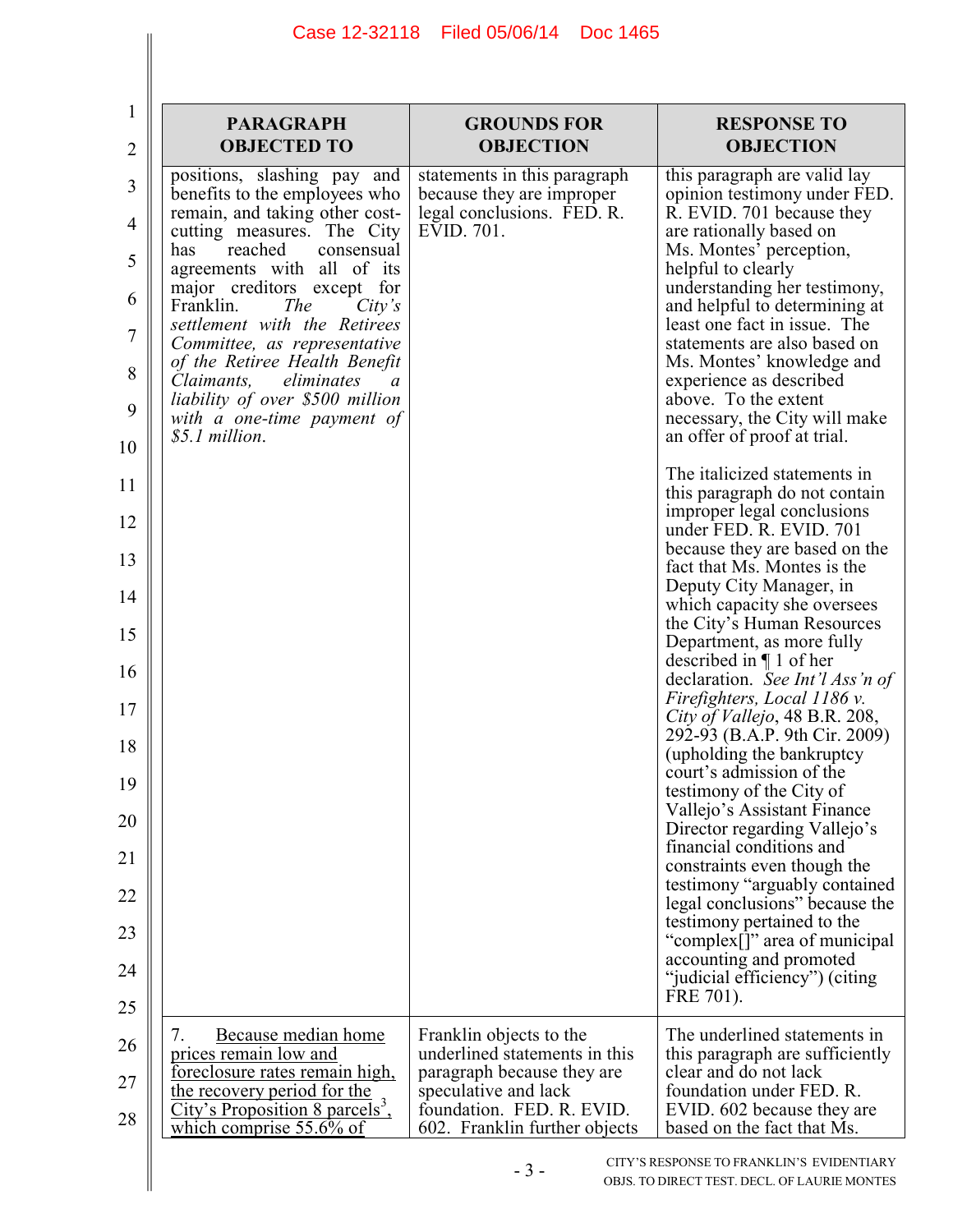## Case 12-32118 Filed 05/06/14 Doc 1465

| 1<br>2         | <b>PARAGRAPH</b><br><b>OBJECTED TO</b>                                                       | <b>GROUNDS FOR</b><br><b>OBJECTION</b>                                         | <b>RESPONSE TO</b><br><b>OBJECTION</b>                                                         |
|----------------|----------------------------------------------------------------------------------------------|--------------------------------------------------------------------------------|------------------------------------------------------------------------------------------------|
| 3              | <u>City parcels according to</u><br>HdL, will be prolonged                                   | to the underlined statements<br>in this paragraph because they                 | Montes is the Deputy City<br>Manager and has served in                                         |
| $\overline{4}$ | compared to other<br>jurisdictions. As Vanessa                                               | contain improper opinion<br>testimony that is not rationally                   | that capacity since June 2008,<br>as more fully described in $\P$ 1                            |
| 5              | Burke testified in her initial<br>declaration in support of the                              | based on Ms. Montes's<br>perception and not helpful to                         | of her declaration and in $\P$ 1 of<br>her Eligibility Declaration.                            |
| 6              | City's eligibility [Dkt. No.<br>62], the structure of<br>California's property tax           | clearly understand Ms.<br>Montes testimony or to<br>determine a fact in issue. | To the extent necessary, the<br>City will make an offer of<br>proof at trial.                  |
| 7              | system is such that when a<br><u>change in ownership (like a</u>                             | FED. R. EVID. 701. Franklin<br>further objects to the italicized               | The underlined statements in                                                                   |
| 8              | foreclosure or short sale)<br>results in a lower assessed                                    | statements in this paragraph<br>because they are improper                      | this paragraph are valid lay<br>opinion testimony under FED.                                   |
| 9              | property value, the new base<br>is "locked in" at the lower                                  | legal conclusions. FED. R.<br>EVID. 701.                                       | R. EVID. 701 because they<br>are rationally based on                                           |
| 10<br>11       | <u>value and can only increase at</u><br>the lesser of the consumer                          |                                                                                | Ms. Montes' perception,<br>helpful to clearly                                                  |
| 12             | price index or two percent per<br><u>year. The continued high rate</u>                       |                                                                                | understanding her testimony,<br>and helpful to determining at                                  |
| 13             | of foreclosure sales and short<br>or distressed sales in Stockton<br>combines with the low   |                                                                                | least one fact in issue. The<br>statements are also based on<br>Ms. Montes' knowledge and      |
| 14             | median home price to<br>penalize the City by slowing                                         |                                                                                | experience as described<br>above. To the extent                                                |
| 15             | the growth of property taxes<br>going forward.                                               |                                                                                | necessary, the City will make<br>an offer of proof at trial.                                   |
| 16             | fn3: Under Proposition $\delta$ of<br>1978, if a parcel's true market                        |                                                                                | The italicized statements in                                                                   |
| 17             | value is less than its<br>Proposition 13-limited value,                                      |                                                                                | this paragraph do not contain<br>improper legal conclusions<br>under FED. R. EVID. 701         |
| 18             | then it can be increased in<br>future years as its true market                               |                                                                                | because they are based on the<br>fact that Ms. Montes is the                                   |
| 19             | value increases without<br>respect to the 2% annual                                          |                                                                                | Deputy City Manager, as<br>more fully described in $\P$ 1 of                                   |
| 20<br>21       | growth limit in assessed value<br>that otherwise applies to<br>properties that are not newly |                                                                                | her declaration. See Int'l<br>Ass'n of Firefighters, Local                                     |
| 22             | constructed or which undergo<br>a change in ownership. At the                                |                                                                                | $1186$ v. City of Vallejo, 48<br>B.R. 208, 292-93 (B.A.P. 9th                                  |
| 23             | point at which a "Prop 8"<br>parcel" changes ownership,                                      |                                                                                | $C$ ir. 2009) (upholding the<br>bankruptcy court's admission                                   |
| 24             | or increases in value to meet<br>the value it would otherwise                                |                                                                                | of the testimony of the City of<br>Vallejo's Assistant Finance<br>Director regarding Vallejo's |
| 25             | have been limited to under<br>Proposition 13, that parcel                                    |                                                                                | financial conditions and<br>constraints even though the                                        |
| 26             | resumes being restricted to<br>2% annual increases in                                        |                                                                                | testimony "arguably contained<br>legal conclusions" because the                                |
| 27             | assessed value.                                                                              |                                                                                | testimony pertained to the<br>"complex[]" area of municipal                                    |
| 28             |                                                                                              |                                                                                | accounting and promoted<br>"judicial efficiency") (citing                                      |